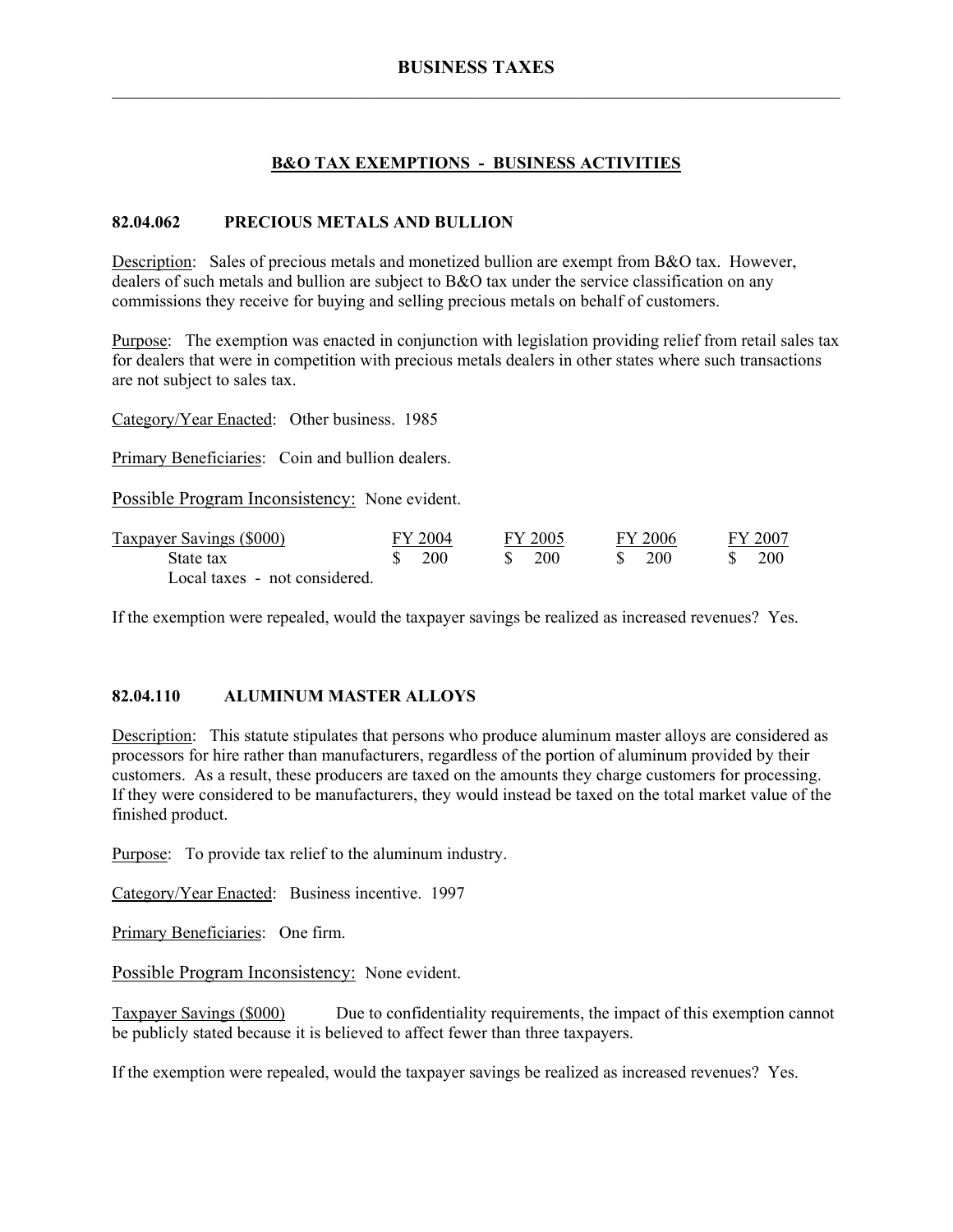## **82.04.120 SEAFOOD PROCESSING**

Description: The definition of "to manufacture" for B&O tax purposes excludes cutting, grading or ice glazing of seafood that has been cooked, frozen or canned outside of Washington. As a result, seafood processors who perform these activities on their own seafood are not subject to manufacturing B&O tax.

Purpose: To encourage these activities and the associated jobs to take place within Washington.

Category/Year Enacted: Business incentive. 1975

Primary Beneficiaries: Fewer than 10 firms.

Possible Program Inconsistency: None evident.

| Taxpayer Savings (\$000)      | FY 2004 | FY 2005 | FY 2006 | FY 2007 |
|-------------------------------|---------|---------|---------|---------|
| State tax                     |         |         |         |         |
| Local taxes - not considered. |         |         |         |         |

If the exemption were repealed, would the taxpayer savings be realized as increased revenues? Yes.

#### **82.04.120 SEED CONDITIONING**

Description: The definition of "to manufacture" for B&O tax purposes excludes conditioning of seed for use in planting. The term "seed" may be applied to a wide variety of plant products and includes those intended for home use as well as agricultural applications. Persons who condition seed for others or for resale to farmers are also exempt from B&O tax per RCW 82.04.331.

Purpose: To encourage such businesses to locate in Washington.

Category/Year Enacted: Agriculture. 1987

Primary Beneficiaries: Firms that prepare and distribute seed.

Possible Program Inconsistency: None evident.

| Taxpayer Savings (\$000)      | FY 2004 | FY 2005 | FY 2006 |  | FY 2007 |
|-------------------------------|---------|---------|---------|--|---------|
| State tax                     | 130     | 130     | -130    |  |         |
| Local taxes - not considered. |         |         |         |  |         |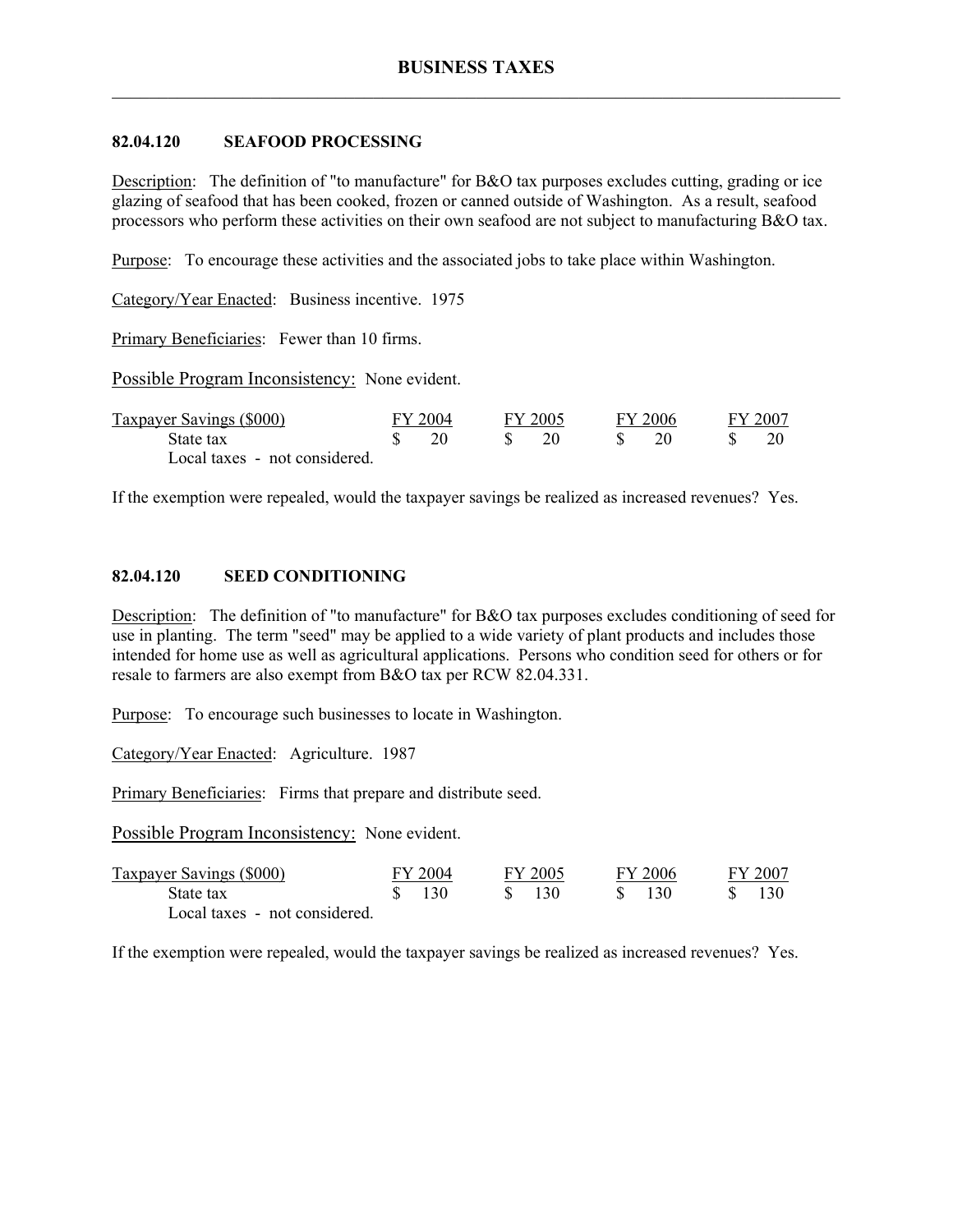#### **82.04.120 HAY CUBING**

Description: The definition of "to manufacture" for B&O tax purposes excludes the activity of cubing hay or alfalfa (i.e., compacting hay into very small "cubes" to facilitate shipping, principally to foreign markets). As a result, farmers who cube these items for sale at wholesale are not subject to B&O tax on this income. Persons who cube hay/alfalfa for others are taxed under the service classification if the activity takes place on the grower's land and under wholesaling when the activity is performed elsewhere.

Purpose: To improve the competitive position of Washington firms that cube hay for export.

Category/Year Enacted: Agriculture. 1997

Primary Beneficiaries: A relatively small number of firms engaged in this activity.

Possible Program Inconsistency: None evident.

| <b>Taxpayer Savings (\$000)</b> | FY 2004 | FY 2005                         | FY 2006 | FY 2007 |
|---------------------------------|---------|---------------------------------|---------|---------|
| State tax                       | \$ 208  | $\frac{\text{S}}{\text{A}}$ 208 | -208    | 208     |
| Local taxes - not considered.   |         |                                 |         |         |

If the exemption were repealed, would the taxpayer savings be realized as increased revenues? Yes.

#### **82.08.2403 FISH CLEANING**

Description: B&O tax exemption is provided for the cleaning of fresh-water fish. Cleaning is defined as the removal of the head, fins, or viscera from the fish without further processing.

Purpose: To support the fishing industry.

Category/Year Enacted: Business incentive. 1994

Primary Beneficiaries: A very small number of firms benefit from this exemption.

Possible Program Inconsistency: None evident.

| Taxpayer Savings (\$000)      | FY 2004 | FY 2005 | FY 2006 |  | FY 2007 |
|-------------------------------|---------|---------|---------|--|---------|
| State tax                     |         |         |         |  |         |
| Local taxes - not considered. |         |         |         |  |         |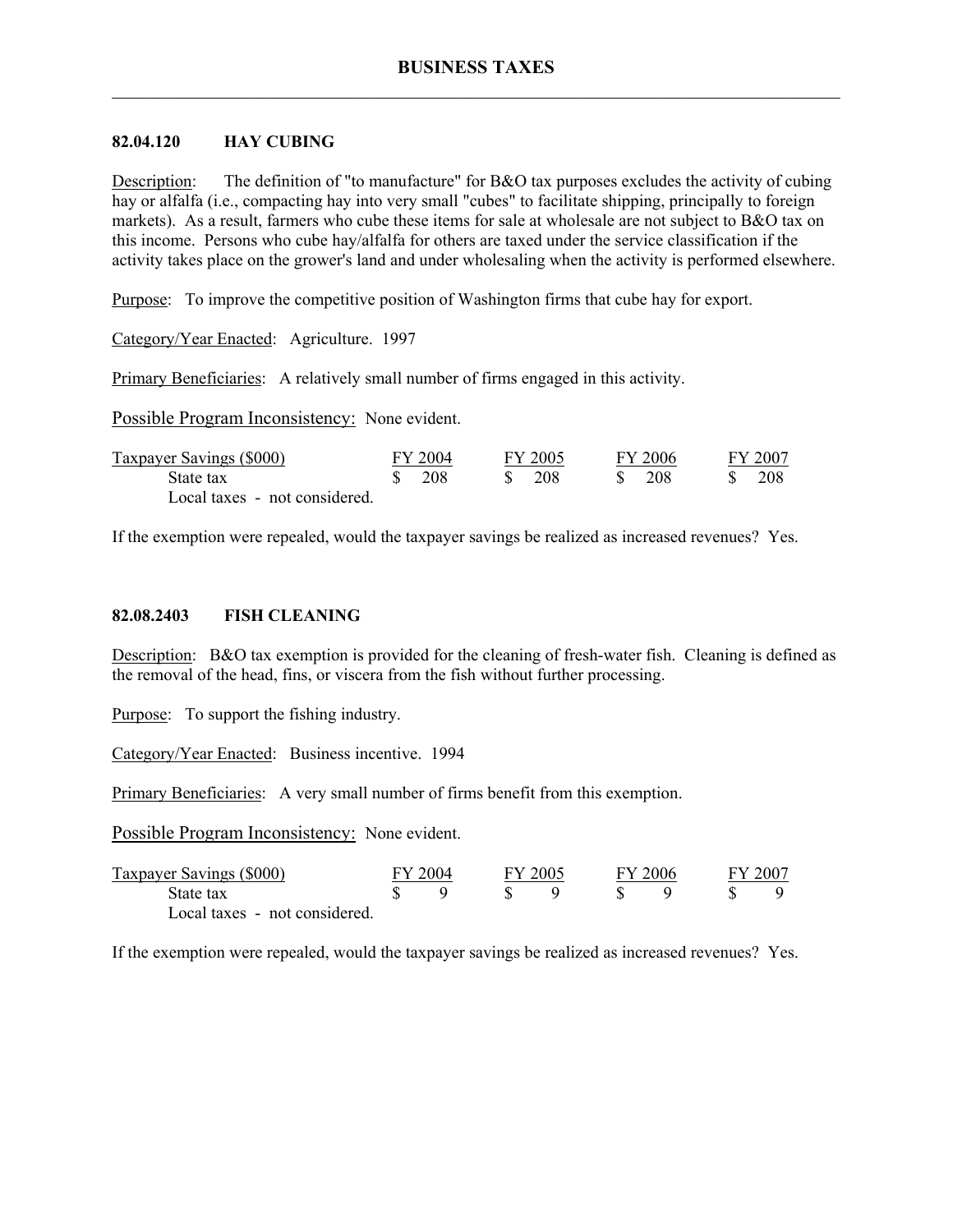# **82.04.255 SHARED REAL ESTATE COMMISSIONS**

Description: This statute allows real estate brokerage offices to pay tax only on their share of commissions when multiple brokerage offices participate in a transaction. Individual associate brokers and salespersons are not subject to B&O tax where the brokerage office has paid tax on the gross commission. Charges to associate brokers to recover expenses or for use of facilities are not included within this exemption and represent taxable income to the broker.

Purpose: To eliminate pyramiding of B&O tax on shared commissions.

Category/Year Enacted: Other business. 1970

Primary Beneficiaries: Real estate brokers and agents.

Possible Program Inconsistency: None evident.

| <b>Taxpayer Savings (\$000)</b> | FY 2004  | FY 2005  | FY 2006  | FY 2007  |
|---------------------------------|----------|----------|----------|----------|
| State tax                       | \$15,832 | \$16,307 | \$16,796 | \$17.401 |
| Local taxes - not considered.   |          |          |          |          |

If the exemption were repealed, would the taxpayer savings be realized as increased revenues? Yes, although some associates would likely be reclassified as employees to avoid the tax.

### **82.04.280 RENTAL OF REAL ESTATE**

Description: Originally in 1935, RCW 82.04.390 included the prohibition against taxing income derived from the rental of real estate. In 1959 RCW 82.04.280 was amended to subject the rental of real estate to B&O tax at a rate of 0.25 percent. The following year the State Supreme Court ruled the tax to be unconstitutional in *Apartment Operators Association of Seattle v. Schumacher*, 56 Wn. 2d 46.

Purpose: The Court held that the B&O tax on rental income constituted a tax on property. The State Constitution requires that property taxes be levied uniformly and the additional of a B&O tax, in addition to property taxes, would result in non-uniform taxation.

Category/Year Enacted: Other business. 1935; reaffirmed by the Court in 1960.

Primary Beneficiaries: Owners of residential and commercial property which is rented or leased.

Possible Program Inconsistency: None evident.

| <b>Taxpayer Savings (\$000)</b> | FY 2004  | FY 2005  | FY 2006  | FY 2007  |
|---------------------------------|----------|----------|----------|----------|
| State tax                       | \$41,834 | \$43,340 | \$44,890 | \$46,516 |
| Local taxes - not considered.   |          |          |          |          |

If the exemption were repealed, would the taxpayer savings be realized as increased revenues? Not unless the Court reversed its opinion.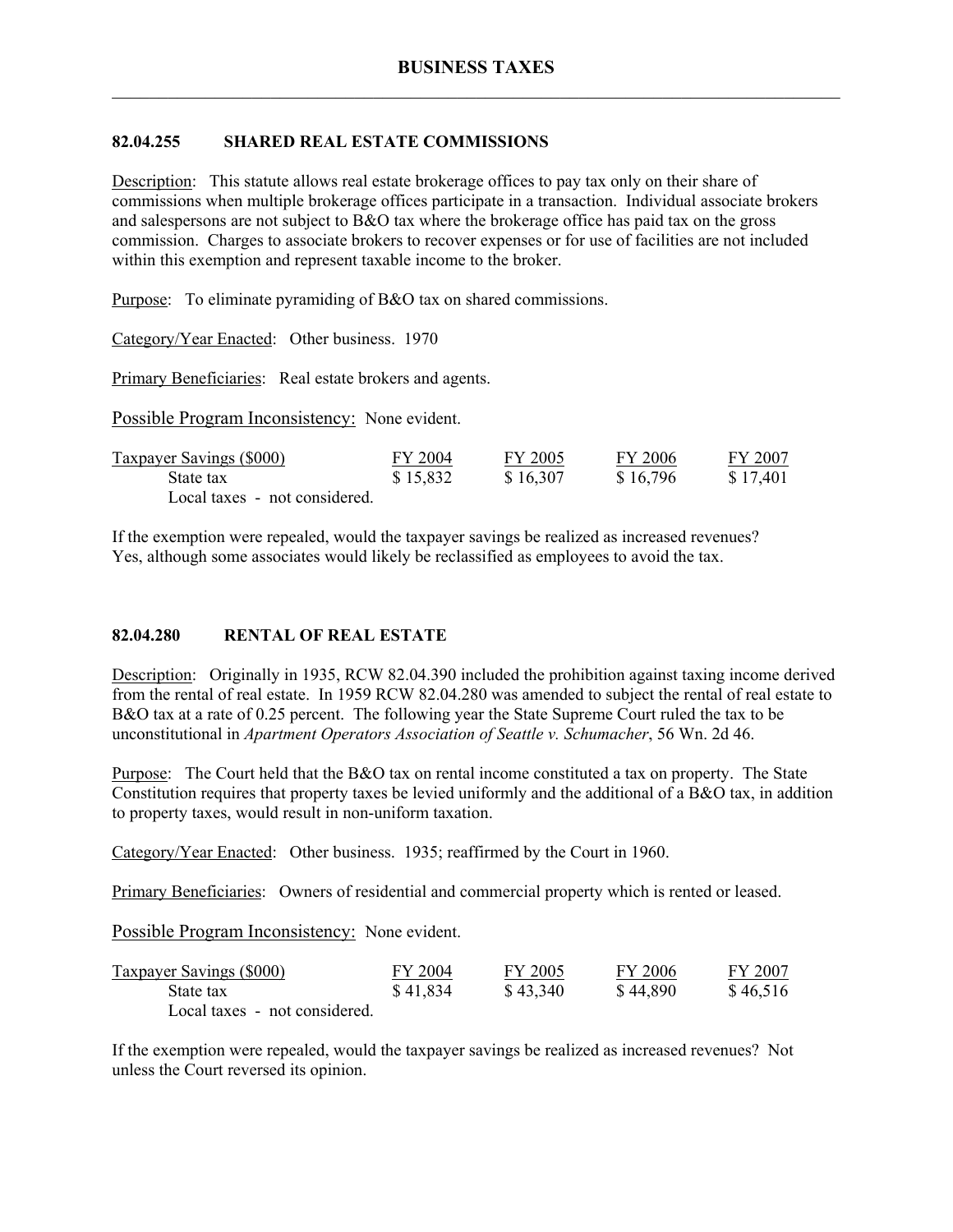# **82.04.310 PUBLIC UTILITIES**

Description: Business activity that is subject to the state public utility tax is exempt from B&O tax. The public utility tax is imposed on income from certain public service business, such as light and power, water distribution, and air, water and motor transportation.

Purpose: To guarantee that income subject to the public utility tax is not also subject to the B&O tax, because the utility tax is in lieu of B&O tax. However, public service businesses are taxable under the B&O tax for income derived from activities that are not subject to utility tax, e.g. retail sales of tangible personal property.

Category/Year Enacted: Tax base. 1935

Primary Beneficiaries: Private and municipal utilities and transportation providers.

Possible Program Inconsistency: None evident.

| <b>Taxpayer Savings (\$000)</b> | FY 2004  | FY 2005  | FY 2006  | FY 2007  |
|---------------------------------|----------|----------|----------|----------|
| State tax                       | \$39,059 | \$40,230 | \$41,437 | \$42,680 |
| Local taxes - not considered.   |          |          |          |          |

If the exemption were repealed, would the taxpayer savings be realized as increased revenues? No.

# **82.04.315 INTERNATIONAL BANKING FACILITIES**

Description: B&O tax exemption is provided for the income of international banking facilities (IBF) located in Washington. An IBF means a branch or agency of a foreign bank, a set of segregated accounts for international banking maintained by a commercial bank with its principal office located in this state, or an Edge corporation or qualifying agreement corporation under section 25 of the Federal Reserve Act.

Purpose: To encourage international trade transactions through Washington financial institutions.

Category/Year Enacted: Business incentive. 1982

Primary Beneficiaries: Banks headquartered in this state which provide international banking services.

Possible Program Inconsistency: None evident.

| <b>Taxpayer Savings (\$000)</b> | FY 2004                         |      | FY 2005 | FY 2006 | FY 2007 |
|---------------------------------|---------------------------------|------|---------|---------|---------|
| State tax                       | $\frac{\text{S}}{\text{S}}$ 270 | -SS- | -280    | 290     | 300.    |
| Local taxes - not considered.   |                                 |      |         |         |         |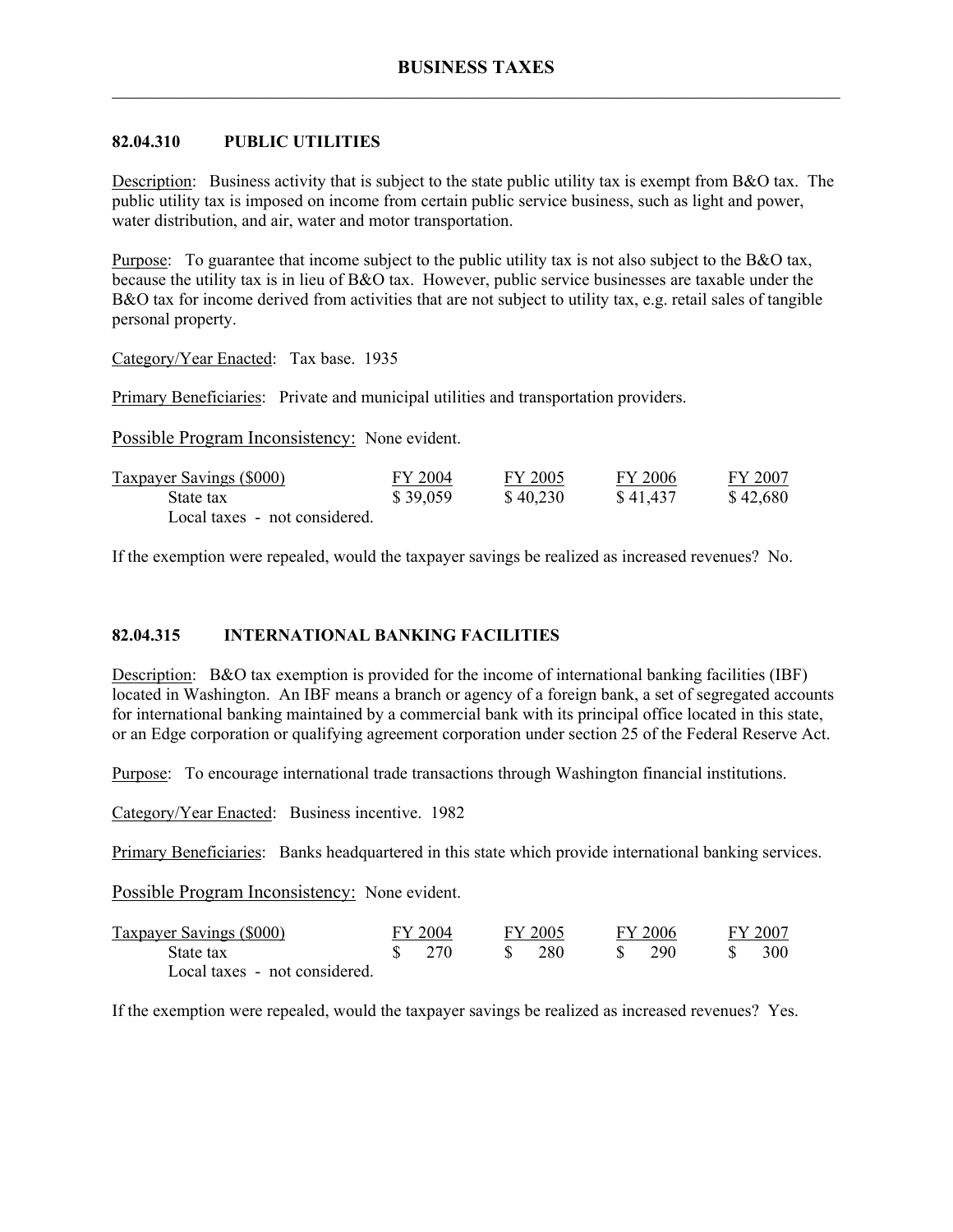## **82.04.317 WHOLESALE AUTO AUCTIONS 82.04.422(1)**

Description: Sales of motor vehicles by motor vehicle manufacturers, their financial subsidiaries (at least 50 percent owned by the manufacturer), and vehicle dealers are exempt from wholesaling B&O tax, if the sales take place at a wholesale auto auction and the purchaser is a vehicle dealer.

Purpose: To encourage out-of-state auto manufacturers to sell their rental and lease return vehicles and other surplus vehicles at wholesale auctions conducted in this state.

Category/Year Enacted: Other business. 1997 and 2001

Primary Beneficiaries: Auto manufacturers, vehicle dealers and firms that conduct wholesale auto auctions.

Possible Program Inconsistency: None evident.

| Taxpayer Savings (\$000)      | FY 2004  | FY 2005  | FY 2006  | FY 2007  |
|-------------------------------|----------|----------|----------|----------|
| State tax                     | \$ 5,671 | \$ 6.036 | \$ 6.211 | \$ 6.391 |
| Local taxes - not considered. |          |          |          |          |

If the exemption were repealed, would the taxpayer savings be realized as increased revenues? Yes.

### **82.04.320 INSURANCE PREMIUMS**

Description: Income that is subject to the state insurance premiums tax is exempt from B&O tax.

Purpose: To avoid subjecting insurance premiums to more than one state business tax.

Category/Year Enacted: Tax base. 1935

Primary Beneficiaries: Insurance companies and ultimately policy holders.

Possible Program Inconsistency: None evident.

| Taxpayer Savings (\$000)      | FY 2004   | FY 2005   | FY 2006   | FY 2007   |
|-------------------------------|-----------|-----------|-----------|-----------|
| State tax                     | \$282,543 | \$295,257 | \$308,544 | \$322,429 |
| Local taxes - not considered. |           |           |           |           |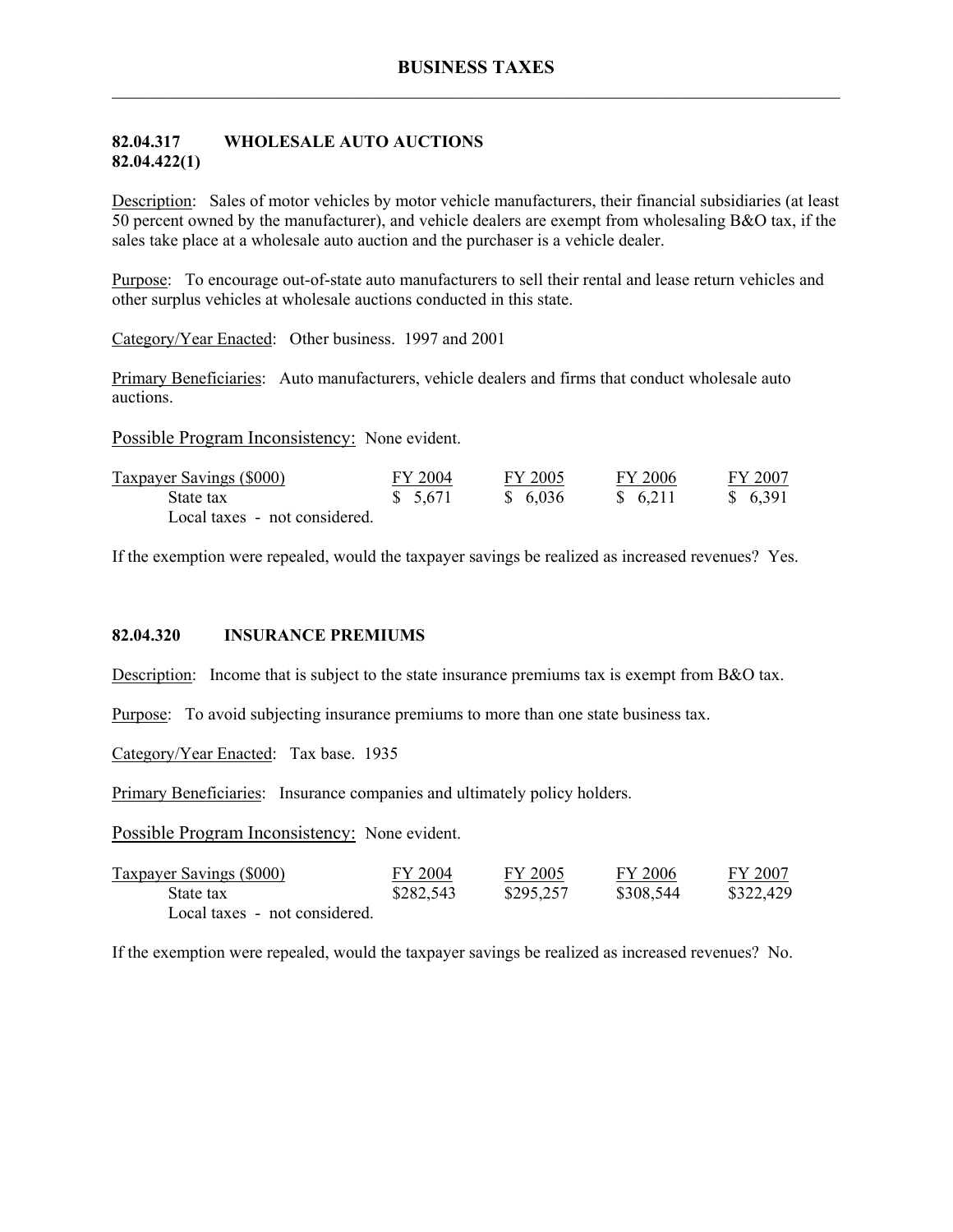# **82.04.322 HEALTH MAINTENANCE ORGANIZATIONS**

Description: Health maintenance organizations, health care service contractors and certified health plans are exempt from B&O tax on income that is subject to the state insurance premiums tax.

Purpose: To avoid subjecting insurance premiums to more than one state business tax.

Category/Year Enacted: Tax base. 1993

Primary Beneficiaries: HMOs, HCSCs and CHPs and their members.

Possible Program Inconsistency: None evident.

| <b>Taxpayer Savings (\$000)</b> | FY 2004   | FY 2005   | FY 2006   | FY 2007   |
|---------------------------------|-----------|-----------|-----------|-----------|
| State tax                       | \$127,904 | \$137,625 | \$148,084 | \$159,338 |
| Local taxes - not considered.   |           |           |           |           |

If the exemption were repealed, would the taxpayer savings be realized as increased revenues? No.

### **82.04.330 AGRICULTURAL PRODUCERS 82.04.410**

Description: B&O tax exemption is provided for farmers who grow, raise, or produce agricultural products for sale at wholesale. Ag products are defined in RCW 82.04.213 to include any product of plant cultivation or animal husbandry, plantation Christmas trees, animals, birds, insects and fish, as well as the products obtained from animals, such as eggs, milk and honey. RCW 82.04.410 specifically exempts hatching eggs and poultry used in production of poultry products.

Purpose: To aid an industry that was severely depressed in 1935 when the exemption was enacted. The exemption recognizes the low profit margins and high transportation costs faced by most farmers. Furthermore, farmers in Washington have little ability to affect the prices for their products which are determined by national markets, and thus they cannot pass on the tax to their customers.

Category/Year Enacted: Agriculture. 1935

Primary Beneficiaries: Approximately 30,000 producers of agricultural products. However, only about 10,000 - 12,000 of these would have taxable income in excess of the small business tax credit.

Possible Program Inconsistency: None evident.

| <b>Taxpayer Savings (\$000)</b> | FY 2004  | FY 2005  | FY 2006  | FY 2007  |
|---------------------------------|----------|----------|----------|----------|
| State tax                       | \$26,230 | \$26,755 | \$27,290 | \$27,840 |
| Local taxes - not considered.   |          |          |          |          |

If the exemption were repealed, would the taxpayer savings be realized as increased revenues? Yes, although registration of many small and part-time farming operations would be required.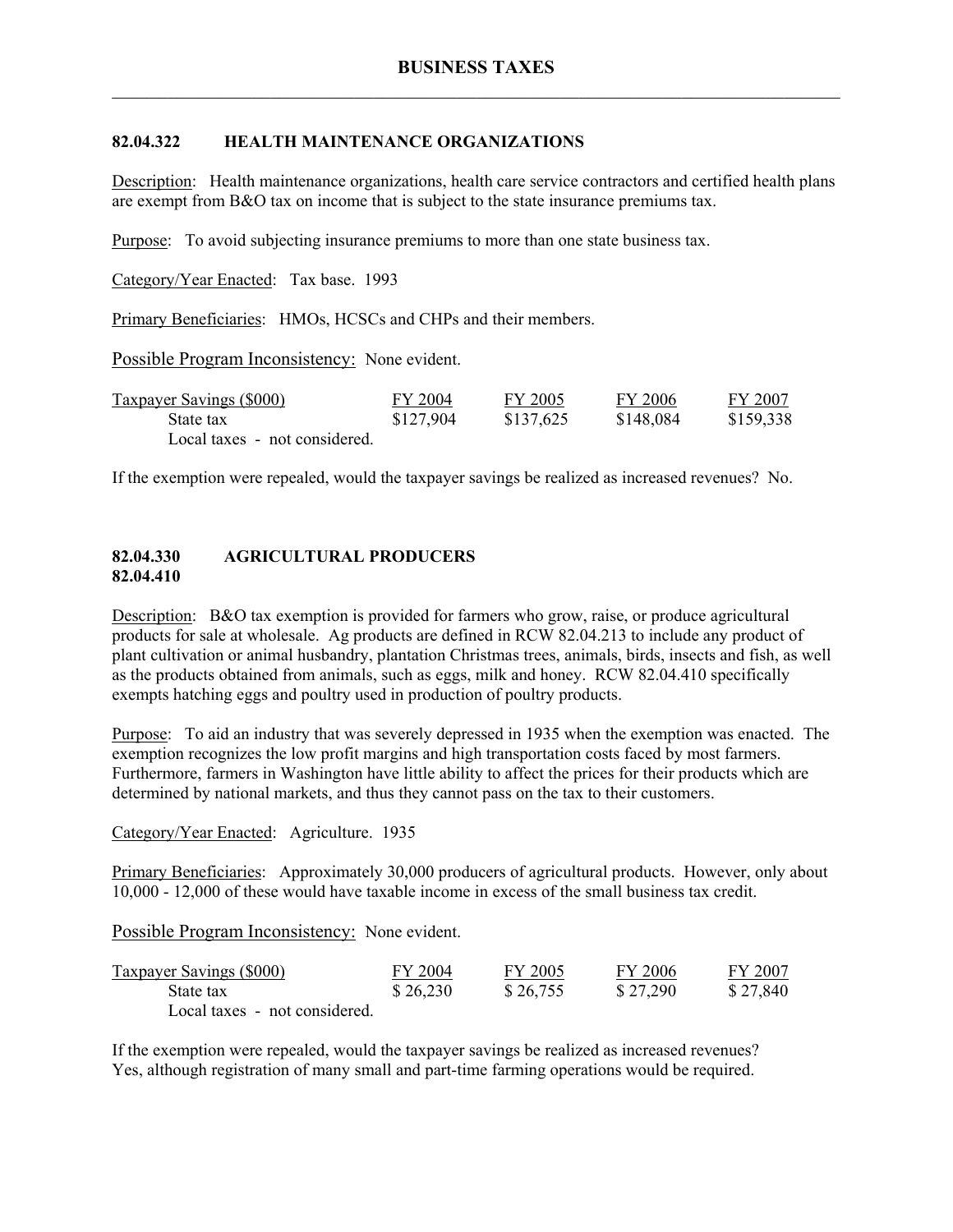#### **82.04.330 CHRISTMAS TREE PRODUCERS 82.04.100**

Description: Income associated with extraction and wholesaling of plantation Christmas trees is exempt from B&O tax. Only Christmas trees grown by agricultural methods qualify for the exemption.

Purpose: To recognize that production of Christmas trees is similar to other agricultural production.

Category/Year Enacted: Agriculture. 1987

Primary Beneficiaries: Approximately 300 growers of Christmas trees.

Possible Program Inconsistency: None evident.

| Taxpayer Savings (\$000)      | FY 2004 |              | FY 2005 | FY 2006 | FY 2007 |
|-------------------------------|---------|--------------|---------|---------|---------|
| State tax                     | 330     | $\mathbf{s}$ | 345     | 360     | 376     |
| Local taxes - not considered. |         |              |         |         |         |

If the exemption were repealed, would the taxpayer savings be realized as increased revenues? Yes.

#### **82.04.331 WHOLESALING CONDITIONED SEED**

Description: B&O tax exemption is provided to persons making wholesale sales to farmers of seed that is conditioned for use in planting. The exemption is also provided for conditioning seed that is owned by other persons. The exemption does not apply to seed packaged for retail sale, flower or vegetable seeds, or seeds or portions of plants used to grow ornamental flowers, shrubs, trees, ferns or mosses.

Purpose: To assist firms that provide seed for use in commercial agriculture.

Category/Year Enacted: Agriculture. 1998

Primary Beneficiaries: The seed conditioning industry.

Possible Program Inconsistency: None evident.

| Taxpayer Savings (\$000)      | FY 2004 | FY 2005 | FY 2006 |  | FY 2007 |
|-------------------------------|---------|---------|---------|--|---------|
| State tax                     | 484     | 492     | -503    |  |         |
| Local taxes - not considered. |         |         |         |  |         |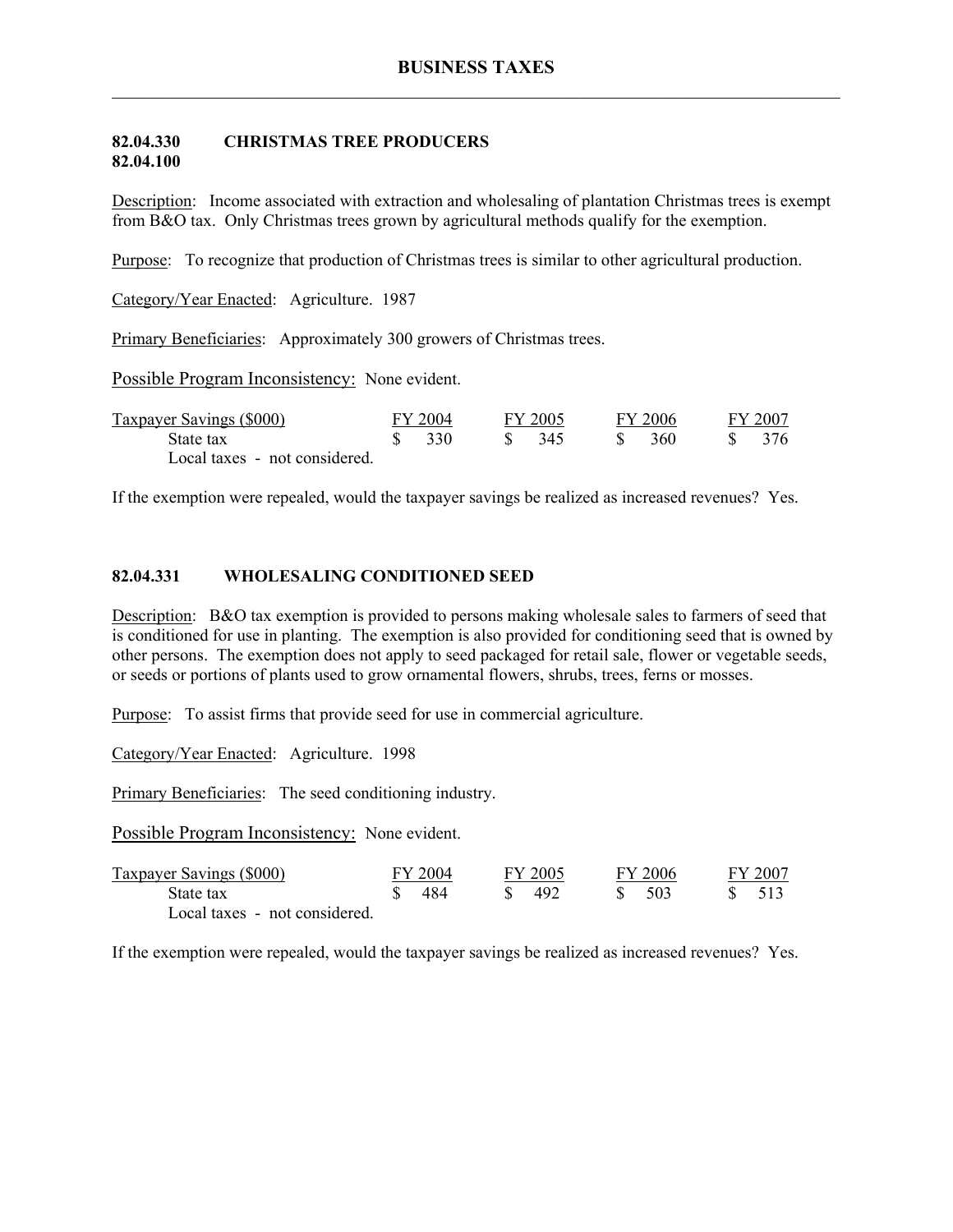# **82.04.332 WHOLESALING OF GRAIN**

Description: Wholesale sales of various grains, including wheat, oats, barley, dry peas, dry beans, lentils and triticale, are exempt from B&O tax. The exemption does not extend to wholesale sales of products manufactured from these grains. Farmers who produce and sell such grains at wholesale are already exempt under RCW 82.04.330; this exemption covers subsequent wholesale sales.

Purpose: To assist wholesalers of grain.

Category/Year Enacted: Agriculture. 1998. Previously, this activity was subject to a very low B&O tax rate. As part of a consolidation of tax rates, this category was entirely exempted in 1998.

Primary Beneficiaries: Approximately 690 firms previously reported under this classification.

Possible Program Inconsistency: None evident.

| <b>Taxpayer Savings (\$000)</b> | FY 2004 | FY 2005 | FY 2006  | FY 2007 |
|---------------------------------|---------|---------|----------|---------|
| State tax*                      | \$3,000 | \$3,000 | \$ 3,000 | \$3,000 |
| Local taxes - not considered.   |         |         |          |         |

\*Estimate based on the existing wholesaling tax rate of 0.484%.

If the exemption were repealed, would the taxpayer savings be realized as increased revenues? Yes.

# **82.04.333 SMALL TIMBER HARVESTERS**

Description: Gross income from timber sales of less than \$100,000 per year is exempt from B&O extracting tax, if the extractor qualifies as a small timber harvester under RCW 84.33.035(14), i.e., one who harvests less than two million board feet of timber annually.

Purpose: To relieve one-time or infrequent timber harvesters from registration and B&O tax liability.

Category/Year Enacted: Other business. 1990

Primary Beneficiaries: Approximately 2,100 small harvesters.

Possible Program Inconsistency: None evident.

| Taxpayer Savings (\$000)      | FY 2004         | FY 2005 | FY 2006 | FY 2007 |
|-------------------------------|-----------------|---------|---------|---------|
| State tax                     | $\frac{1}{245}$ | S 245   | - 245   | 245     |
| Local taxes - not considered. |                 |         |         |         |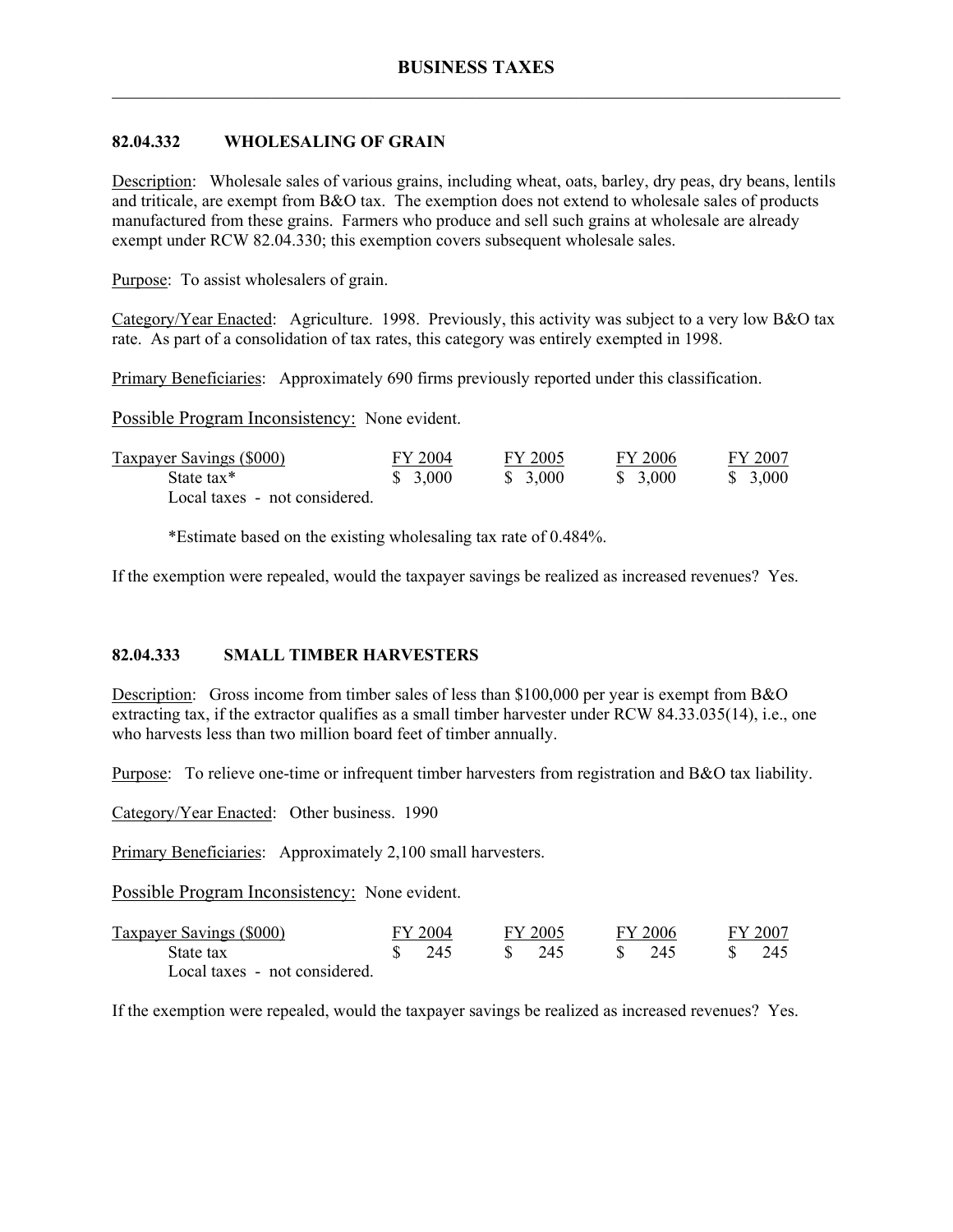# **82.04.335 AGRICULTURAL FAIRS**

Description: Nonprofit organizations that conduct agricultural fairs are exempt from B&O tax. The exemption applies only during the time the fair is actually open to the public and does not include income from admissions to specific exhibits, entertainment or other business activities conducted with the fairgrounds by third party concessionaires.

Purpose: To support agricultural fairs.

Category/Year Enacted: Agriculture. 1965

Primary Beneficiaries: Approximately 55 county or community fairs or youth livestock shows.

Possible Program Inconsistency: None evident.

| Taxpayer Savings (\$000)      | FY 2004         |               | FY 2005 | FY 2006 | FY 2007 |
|-------------------------------|-----------------|---------------|---------|---------|---------|
| State tax                     | $\frac{151}{2}$ | $\mathcal{S}$ | - 153   | -154    | 156.    |
| Local taxes - not considered. |                 |               |         |         |         |

If the exemption were repealed, would the taxpayer savings be realized as increased revenues? Yes.

# **82.04.337 EXPORTED PROCESSED HOPS**

Description: B&O tax exemption is allowed for the sale of hops that are processed into extract, pellets or powder in this state and then shipped outside the state for first use. Income received for other types of processing or warehousing hops is not exempt from the tax.

Purpose: To recognize that processing of hops into extract, pellets or powder is merely to facilitate shipment of the product and does not constitute a manufacturing activity.

Category/Year Enacted: Agriculture. 1987

Primary Beneficiaries: Hop growers and approximately eight processing firms.

Possible Program Inconsistency: None evident.

| Taxpayer Savings (\$000)      | FY 2004 |       | FY 2005 |  | FY 2006 |  | FY 2007 |  |
|-------------------------------|---------|-------|---------|--|---------|--|---------|--|
| State tax                     |         | \$770 | - 270   |  | - 270   |  |         |  |
| Local taxes - not considered. |         |       |         |  |         |  |         |  |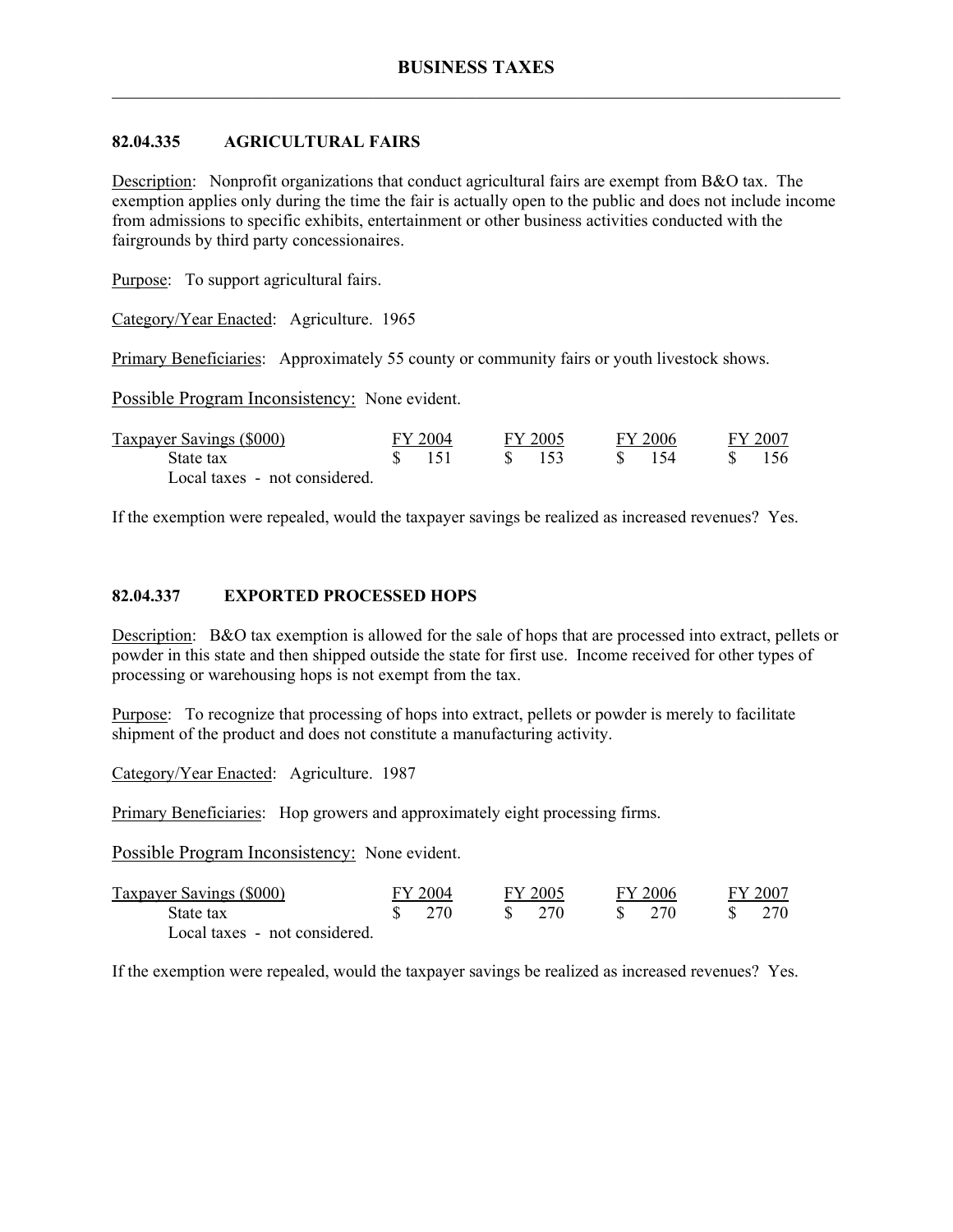## **82.04.340 BOXING AND WRESTLING MATCHES**

Description: Persons that conduct boxing, kickboxing, martial arts or wrestling matches that are licensed by the Department of Licensing are exempt from B&O tax on such income.

Purpose: To recognize that this income is subject to the 5.0 percent boxing and wrestling tax in RCW 67.08.105.

Category/Year Enacted: Tax base. 1935

Primary Beneficiaries: Promoters of these events.

Possible Program Inconsistency: None evident.

| Taxpayer Savings (\$000)      | FY 2004 | FY 2005 |  | FY 2006 | FY 2007 |  |
|-------------------------------|---------|---------|--|---------|---------|--|
| State tax                     |         |         |  |         |         |  |
| Local taxes - not considered. |         |         |  |         |         |  |

If the exemption were repealed, would the taxpayer savings be realized as increased revenues? Unlikely, since the income is already subject to a higher gross receipts tax.

#### **82.04.350 HORSE RACING**

Description: Persons who conduct horse racing events that are licensed by the State Horse Racing Commission are exempt from B&O tax.

Purpose: To exempt income that is taxable under the parimutuel tax (RCW 67.16.105).

Category/Year Enacted: Tax base. 1935

Primary Beneficiaries: Operators of horse racing tracks - one major facility and five smaller ones.

Possible Program Inconsistency: None evident.

| Taxpayer Savings (\$000)      | FY 2004 | FY 2005 | FY 2006  | FY 2007 |
|-------------------------------|---------|---------|----------|---------|
| State tax                     | \$2,416 | \$2,416 | \$ 2.416 | \$2,416 |
| Local taxes - not considered. |         |         |          |         |

If the exemption were repealed, would the taxpayer savings be realized as increased revenues? Unlikely, since the income is subject to parimutuel tax.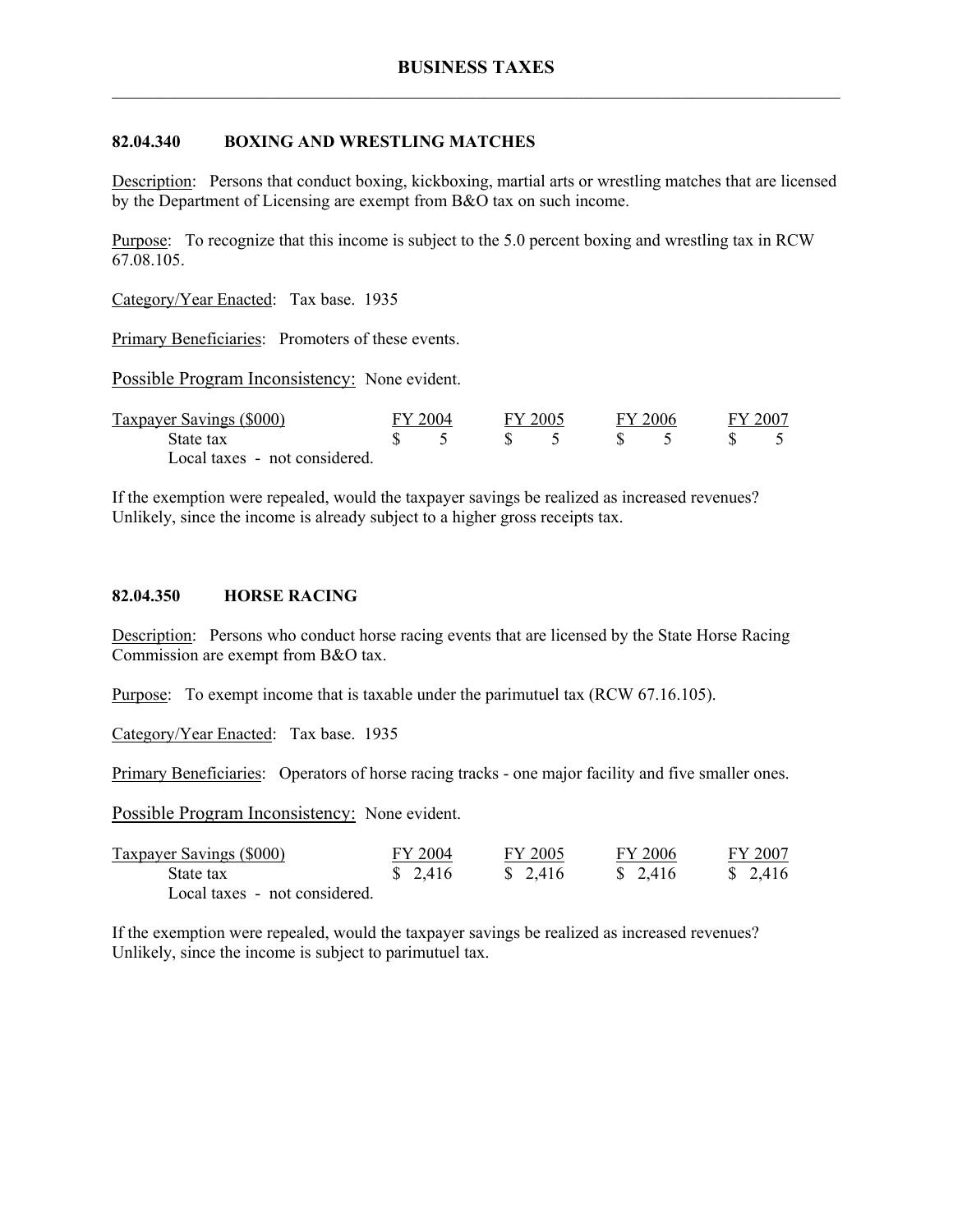## **82.04.360 INCOME OF EMPLOYEES**

Description: Income derived by employees from the performance of services in the capacity of an employee or servant is exempt from B&O tax.

Purpose: The B&O tax applies to the privilege of engaging in business. Employees do not generally exercise the same degree of full and independent responsibility as do owners of a firm. Therefore, employees are not considered as engaging in business. Further, in the absence of this exemption, a gross receipts tax applied to wages and salaries might be considered as a personal income tax which, under prevailing rulings of the State Supreme Court, is not permissible without a constitutional amendment.

Category/Year Enacted: Tax base. 1935

Primary Beneficiaries: Employees

Possible Program Inconsistency: None evident.

| Taxpayer Savings (\$000)      | FY 2004   | FY 2005   | FY 2006   | FY 2007   |
|-------------------------------|-----------|-----------|-----------|-----------|
| State tax                     | \$578,854 | \$606,060 | \$630,303 | \$655,515 |
| Local taxes - not considered. |           |           |           |           |

If the exemption were repealed, would the taxpayer savings be realized as increased revenues? No.

### **82.04.360 LIFE INSURANCE EMPLOYEES**

Description: Persons who meet the Internal Revenue Code definition of "statutory employee" are considered employees for purposes of B&O tax liability and thus are exempt. Statutory employees are independent contractors for federal income tax purposes but receive W-2s and have FICA taxes withheld. A statutory employee must sell life insurance on a full-time basis and work primarily for one company.

Purpose: To establish a distinction between employees, whose wages are not subject to B&O tax, and independent contractors who are subject to the tax.

Category/Year Enacted: Other business. 1991

Primary Beneficiaries: Approximately 3,250 sellers of life insurance.

Possible Program Inconsistency: None evident.

| Taxpayer Savings (\$000)      | FY 2004           | FY 2005 | FY 2006 |  | FY 2007 |
|-------------------------------|-------------------|---------|---------|--|---------|
| State tax                     | $\frac{1}{2}$ 625 | 663     | 699     |  | 733     |
| Local taxes - not considered. |                   |         |         |  |         |

If the exemption were repealed, would the taxpayer savings be realized as increased revenues? Yes, although there could be compliance difficulties in locating these sellers.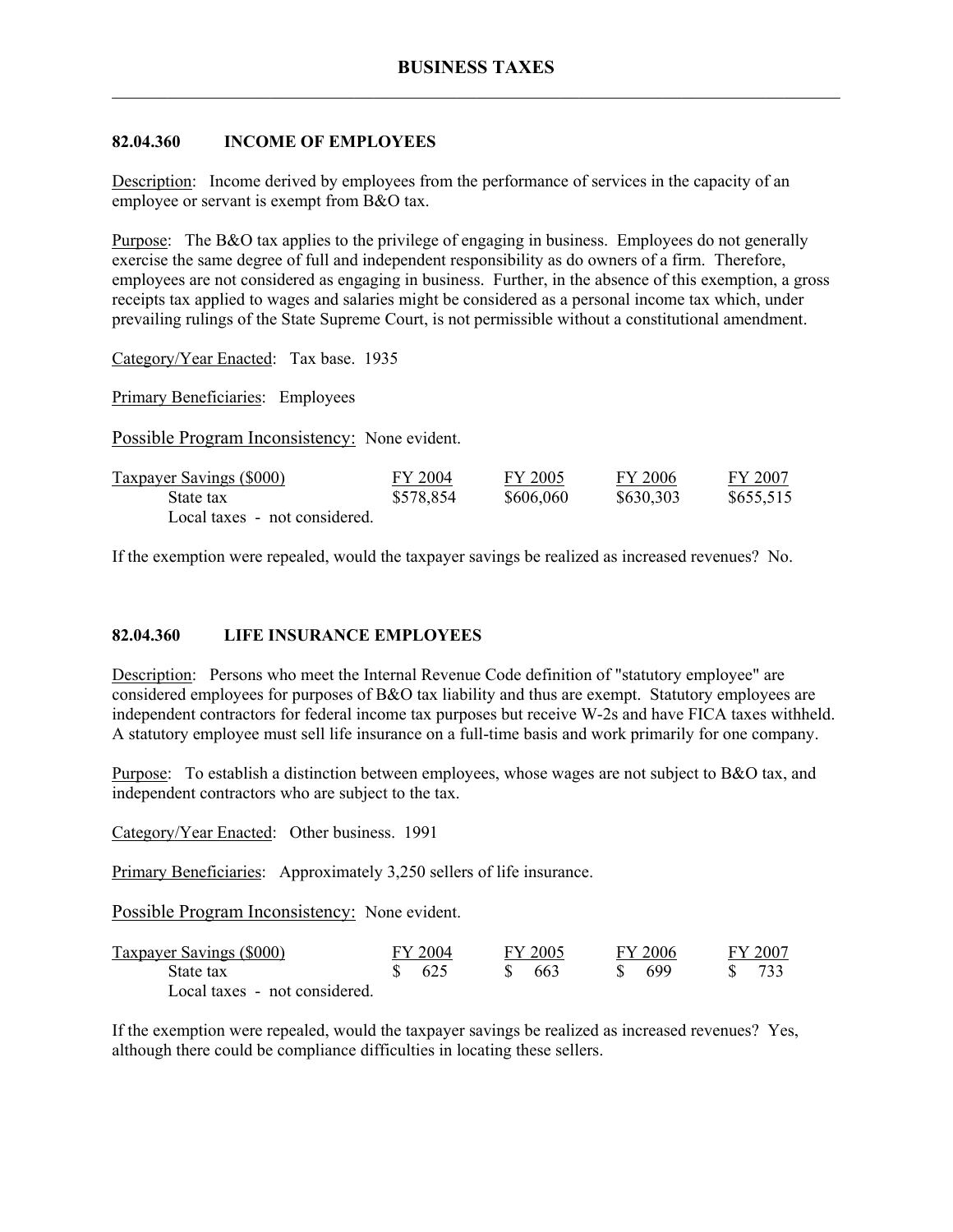### **82.04.390 REAL ESTATE SALES**

Description: B&O tax does not apply to proceeds derived from the sale of real estate. However, the tax does apply to commissions, fees and interest relating to real estate sales. (NOTE: sales of real property are subject to the state and local real estate excise taxes.)

Purpose: To reflect the legislative policy of not considering the sale of real property as constituting "engaging in business."

Category/Year Enacted: Tax base. 1935

Primary Beneficiaries: Sellers (and buyers) of real property.

Possible Program Inconsistency: None evident.

| <b>Taxpayer Savings (\$000)</b> | FY 2004   | FY 2005   | FY 2006   | FY 2007   |
|---------------------------------|-----------|-----------|-----------|-----------|
| State tax                       | \$188,000 | \$174,000 | \$182,000 | \$191,000 |
| Local taxes - not considered.   |           |           |           |           |

If the exemption were repealed, would the taxpayer savings be realized as increased revenues? It is unlikely that B&O tax would apply to sales of real property, while the Court has determined that B&O tax cannot apply to the rental of real property (1960 decision, see RCW 82.04.280 above).

#### **82.04.392 INCOME FROM TRUST ACCOUNTS**

Description: B&O tax exemption is provided for amounts received by mortgage brokers from trust accounts for third-party costs. The trust account must be operated in accordance with RCW 19.146.050 and any rules adopted by the Dept. of Financial Institutions.

Purpose: To treat these items like a tax-exempt pass-through, rather than as income to the institutions.

Category/Year Enacted: Other business. 1997

Primary Beneficiaries: Mortgage lenders such as banks and savings and loan establishments.

Possible Program Inconsistency: None evident.

| <b>Taxpayer Savings (\$000)</b> | FY 2004           | FY 2005  | FY 2006  | FY 2007  |
|---------------------------------|-------------------|----------|----------|----------|
| State tax                       | $\frac{1}{2}$ 997 | \$ 1.036 | \$ 1.078 | \$ 1.122 |
| Local taxes - not considered.   |                   |          |          |          |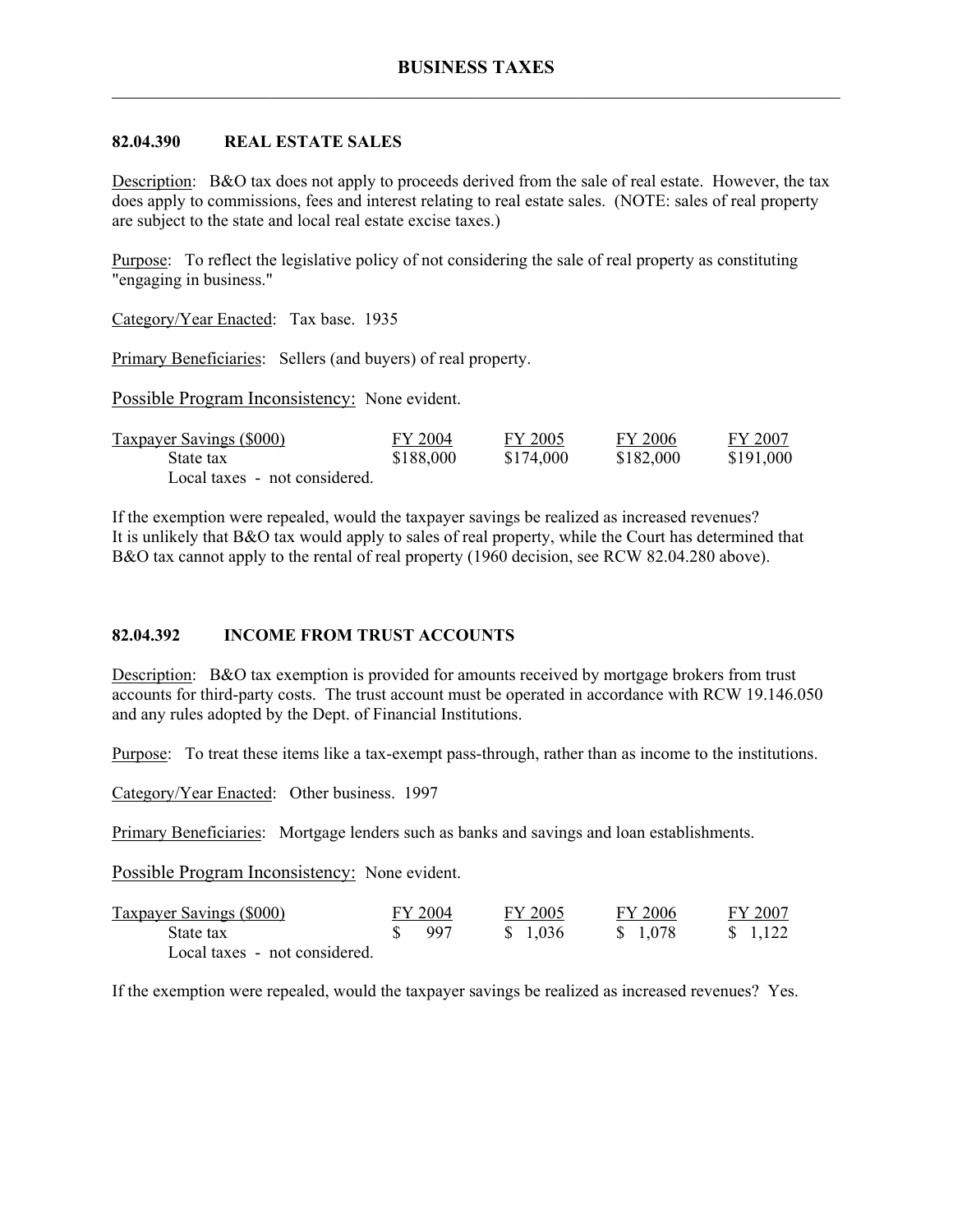## **82.04.394 ON-SITE PROPERTY MANAGEMENT**

Description: B&O tax exemption is allowed for amounts received by a property management company, if the payments are received from a property management trust account for payment of wages and benefits to on-site personnel.

Purpose: To treat these amounts as a tax-exempt pass-through. Even though on-site personnel are supervised by the management company, the wages are ultimately the obligation of the owner.

Category/Year Enacted: Tax base. 1998

Primary Beneficiaries: Property management companies

Possible Program Inconsistency: None evident.

| Taxpayer Savings (\$000)      | FY 2004 | FY 2005 | FY 2006 | FY 2007 |
|-------------------------------|---------|---------|---------|---------|
| State tax                     | -631    | -650    | 669     | 689     |
| Local taxes - not considered. |         |         |         |         |

If the exemption were repealed, would the taxpayer savings be realized as increased revenues? Yes.

#### **82.04.405 FEDERALLY-CHARTERED CREDIT UNIONS**

Description: Credit unions organized under federal law are exempt from B&O tax.

Purpose: The Federal Credit Union Act prohibits state taxation of federally chartered credit unions. Accordingly, the exemption was established when the B&O tax was extended to financial institutions.

Category/Year Enacted: Other business. 1970

Primary Beneficiaries: Approximately 65 credit unions with federal charters.

Possible Program Inconsistency: None evident.

| Taxpayer Savings (\$000)      | FY 2004 | FY 2005 | FY 2006 | FY 2007 |
|-------------------------------|---------|---------|---------|---------|
| State tax                     | \$2,700 | \$2,700 | \$2,700 | \$2,700 |
| Local taxes - not considered. |         |         |         |         |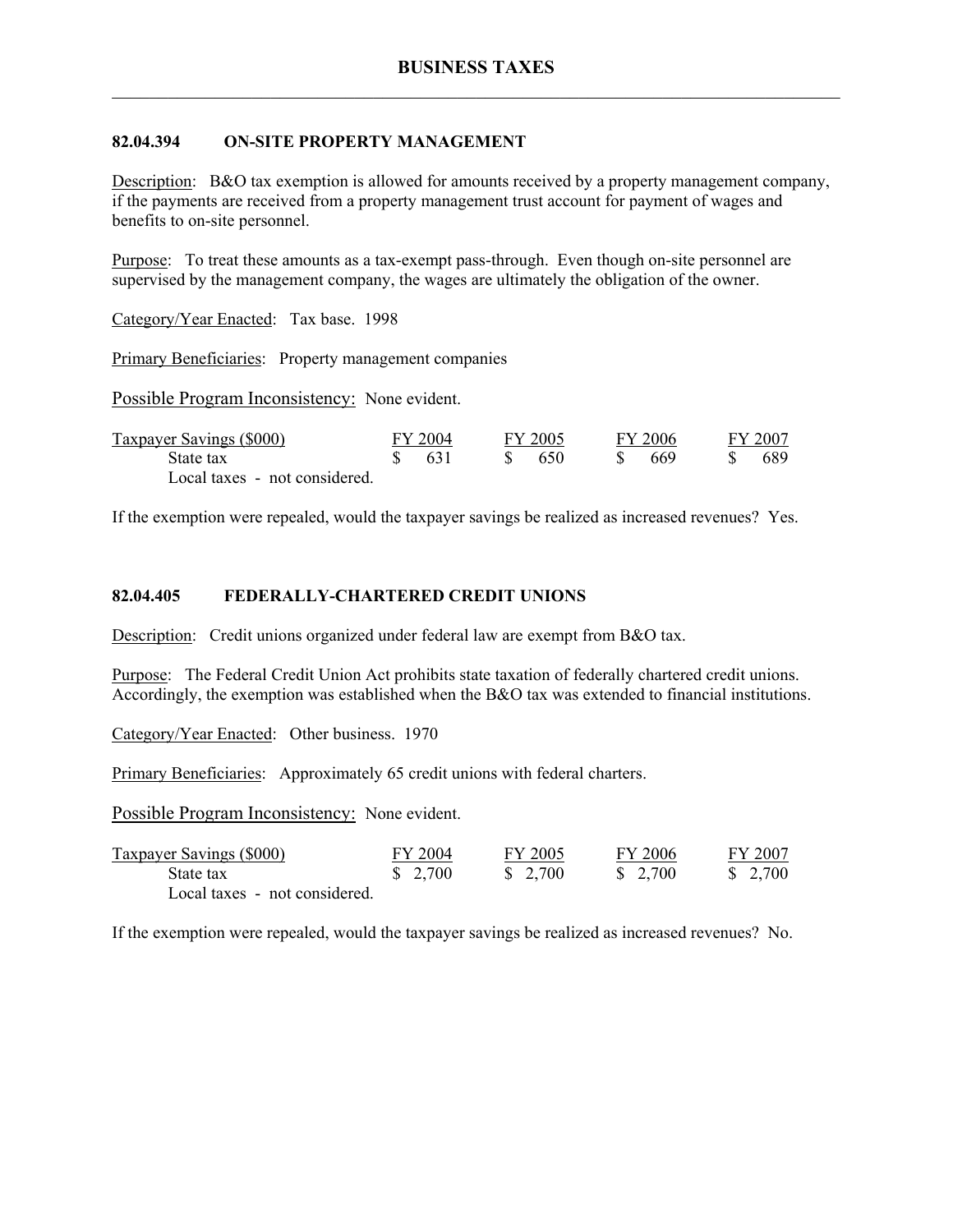## **82.04.405 STATE-CHARTERED CREDIT UNIONS**

Description: Credit unions organized pursuant to state law are exempt from B&O tax.

Purpose: To provide comparable tax treatment with federally-chartered credit unions.

Category/Year Enacted: Other business. 1970

Primary Beneficiaries: Approximately 94 state-chartered credit unions.

Possible Program Inconsistency: None evident.

| <b>Taxpayer Savings (\$000)</b> | FY 2004  | FY 2005  | FY 2006  | FY 2007  |
|---------------------------------|----------|----------|----------|----------|
| State tax                       | \$17,387 | \$18,083 | \$18,806 | \$19,558 |
| Local taxes - not considered.   |          |          |          |          |

If the exemption were repealed, would the taxpayer savings be realized as increased revenues? Unlikely; state-chartered credit unions could simply apply for federal charters.

### **82.04.416 2nd NARROWS BRIDGE**

Description: Income derived from the operation of state route #16 corridor transportation systems and facilities which are constructed and operated under Chapter 47.46 RCW is exempt from B&O tax. This statute addresses the second bridge across the Tacoma Narrows. It exempts any income received by an operator of the bridge tolling systems. The state intends to contract with a private firm to operate the toll booths. The income the state pays to the firm will be exempt from B&O tax under this statute. (The actual toll receipts are considered as receipts of the state and are not subject to state business tax.)

Purpose: To lower the overall cost of operation of the bridge and encourage a private firm to enter into a contract with the state to operate the facility.

Category/Year Enacted: Business incentive. 1998

Primary Beneficiaries: Businesses that contract with the state to operate the bridge toll facilities and ultimately the drivers who utilize the facility.

Possible Program Inconsistency: None evident.

| Taxpayer Savings (\$000)      | FY 2004 | FY 2005 | FY 2006 |  | FY 2007 |
|-------------------------------|---------|---------|---------|--|---------|
| State tax                     |         |         |         |  | 38      |
| Local taxes - not considered. |         |         |         |  |         |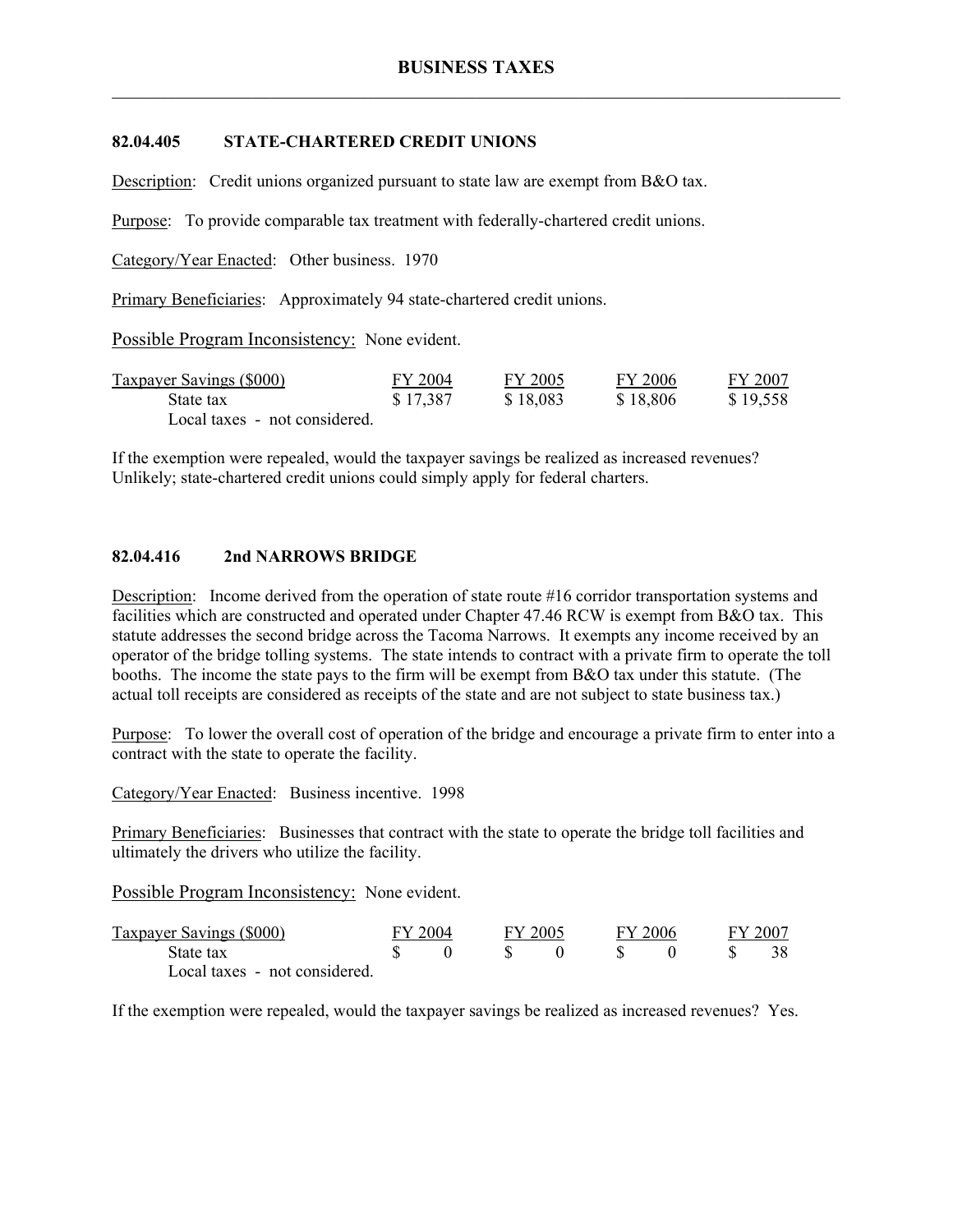# **82.04.421 GROUP DISCOUNT PURCHASES**

Description: Memberships in a qualifying discount program are exempt from B&O tax, if the seller delivers the membership materials to a point outside the state.

Purpose: To provide tax relief to Washington firms that sell discount purchase memberships to residents of other states.

Category/Year Enacted: Business incentive. 1997

Primary Beneficiaries: A single firm.

Possible Program Inconsistency: None evident.

Taxpayer Savings (\$000) Due to confidentiality requirements, the impact of this exemption cannot be publicly stated because it is believed to affect fewer than three taxpayers.

If the exemption were repealed, would the taxpayer savings be realized as increased revenues? Yes; however, the firm could easily shift its sales to nonresidents to a location outside of this state.

# **82.04.422(2) ACCOMMODATION SALES OF AUTOS**

Description: Exemption from wholesaling B&O tax is provided for dealers of motor vehicles for new vehicles sold at wholesale to other dealers for the purpose of adjusting inventory levels. To qualify, the vehicles must be of the same make and be sold for no more than the original acquisition price, plus reasonable expenses for preparation for sale or transfer.

Purpose: To recognize that these sales are for the convenience of dealers to enable them to meet customer demand and do not represent profit for the seller.

Category/Year Enacted: Tax base. 2001

Primary Beneficiaries: Dealers of new motor vehicles.

Possible Program Inconsistency: None evident.

| Taxpayer Savings (\$000)      | FY 2004 | FY 2005 | FY 2006 | FY 2007 |
|-------------------------------|---------|---------|---------|---------|
| State tax                     | റ       | -98     | 100     |         |
| Local taxes - not considered. |         |         |         |         |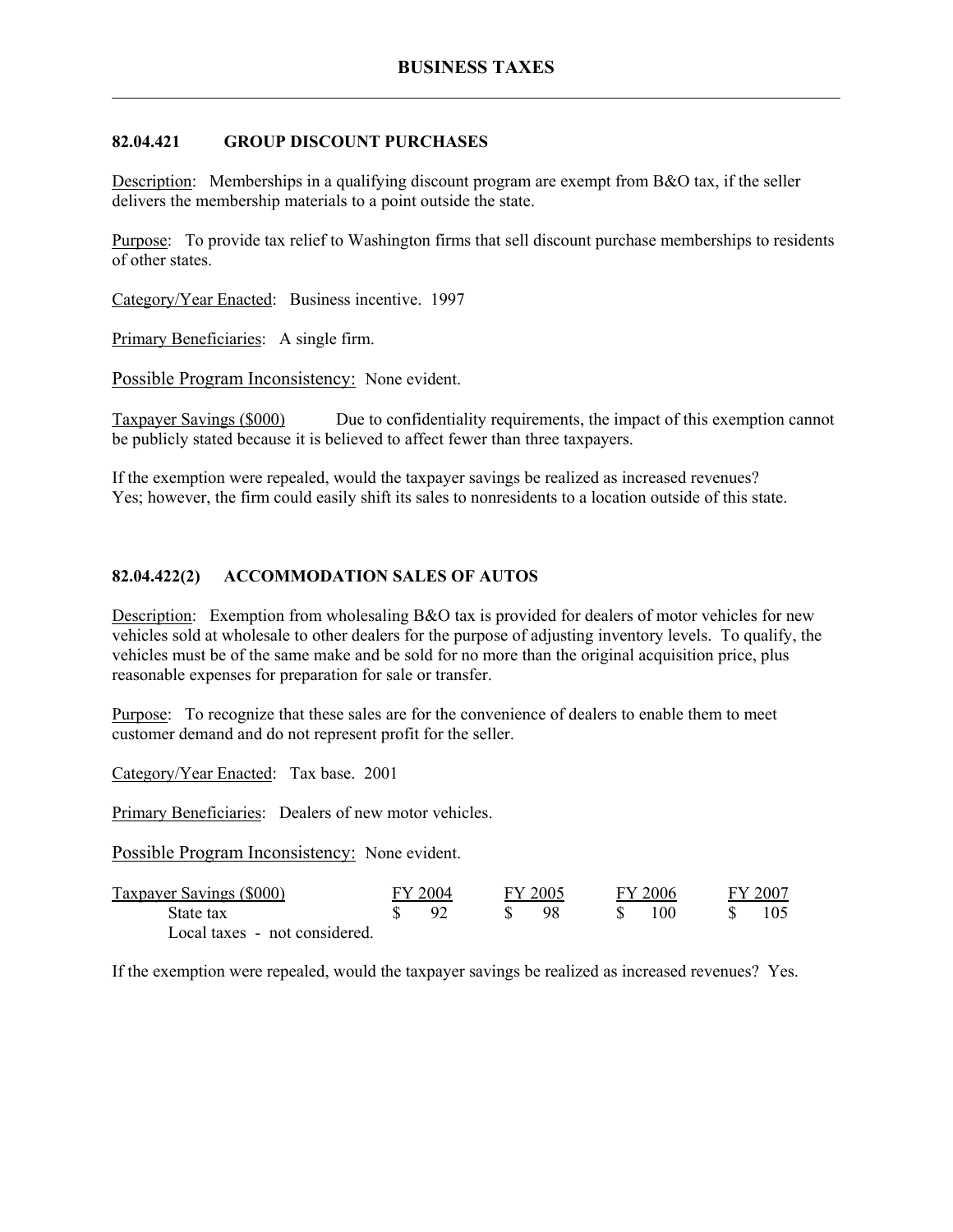# **82.04.423 DIRECT SELLERS**

Description: The gross income of businesses selling consumer products in Washington exclusively to or through direct seller's representatives is exempt from B&O tax. The business must not own or lease real property in this state, regularly maintain a stock of goods in this state, be incorporated under Washington law; or operate a permanent retail establishment in this state. (Commissions received by the sales representatives are subject to B&O tax.)

Purpose: To stimulate trade and encourage out-of-state manufacturers to use Washington-based agents.

Category/Year Enacted: Other business. 1983

Primary Beneficiaries: Out-of-state manufacturers that conduct business in Washington through independent sales representatives.

Possible Program Inconsistency: None evident.

| Taxpayer Savings (\$000)      | FY 2004 | FY 2005  | FY 2006 | FY 2007            |
|-------------------------------|---------|----------|---------|--------------------|
| State tax                     | \$5,964 | \$ 6.337 | \$6,733 | $\frac{\$}{7.155}$ |
| Local taxes - not considered. |         |          |         |                    |

If the exemption were repealed, would the taxpayer savings be realized as increased revenues? Yes.

### **82.04.424 SELLERS WITH LIMITED CONNECTION TO WASHINGTON**

Description: Taxpayers are exempt from B&O tax if their in-state activities consist solely of advertising, taking orders for products, or processing payments and these activities are conducted via a website on a computer server that is located in Washington but is owned and operated by another firm.

Purpose: At the time this exemption was enacted, these activities were protected from state taxes by the federal Internet Tax Freedom Act (ITFA) which expired on November 1, 2003. However, it is expected that ITFA will be reenacted by Congress.

Category/Year Enacted: Other business. 2003

Primary Beneficiaries: A very small number of firms might benefit from this exemption.

Possible Program Inconsistency: None evident.

Taxpayer Savings (\$000) Minimal, if ITFA is not reenacted. None, if it is.

If the exemption were repealed, would the taxpayer savings be realized as increased revenues? Unlikely, particularly if the federal Internet Tax Freedom Act is extended by Congress.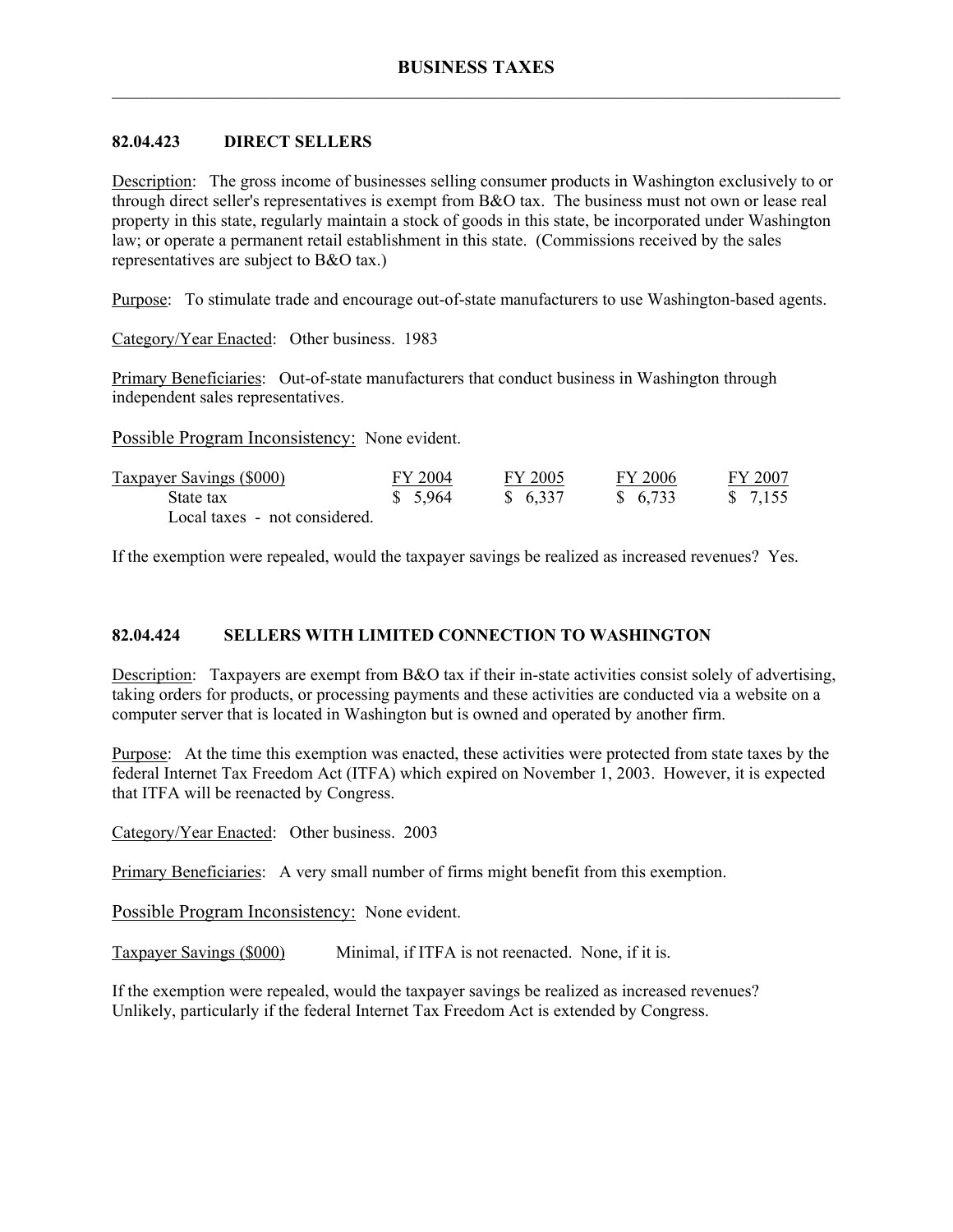# **82.04.425 ACCOMMODATION SALES**

Description: B&O tax does not apply to wholesale sales between businesses regularly selling the same type of property, provided the sale is at cost and the buyer has an existing order for the product from a customer. The exemption also applies if the sale occurs within 14 days as a reimbursement in-kind for a previous accommodation sale. Additionally, if a wholly-owned subsidiary sells goods to its parent company, and the parent sells the goods in a transaction that is exempt by reason of RCW 82.08.0262, and the parent pays  $B&O$  tax, then the sale by the subsidiary to the parent is exempt from  $B&O$  tax.

Purpose: To exempt wholesale sales made between businesses solely for the purpose of adjusting inventories in order to satisfy customer demand.

Category/Year Enacted: Tax base. 1955

Primary Beneficiaries: Firms that make accommodation sales to other firms and corporations with wholly-owned subsidiaries who both manufacture and sell transportation equipment.

Possible Program Inconsistency: None evident.

| Taxpayer Savings (\$000)      | FY 2004           | FY 2005  | FY 2006  | FY 2007 |
|-------------------------------|-------------------|----------|----------|---------|
| State tax                     | $\frac{1}{2}$ 977 | \$ 1.043 | \$ 1.114 | \$1,190 |
| Local taxes - not considered. |                   |          |          |         |

If the exemption were repealed, would the taxpayer savings be realized as increased revenues? Yes, although it is unlikely that firms would make accommodation sales to other sellers if they were required to pay B&O tax on such sales.

## **82.04.426 MANUFACTURING OF SEMICONDUCTOR MICROCHIPS**

Description: Firms that manufacture semiconductor microchips are exempt from B&O tax for nine years. The exemption is contingent upon commencement of commercial operations by a new semiconductor microchip fabrication facility with an investment in new buildings/equipment amounting to at least \$1 billion. It is believed that such a condition will be met by January 1, 2006 and the exemption is assumed to become effective at that time; it will expire nine years after the effective date.

Purpose: To encourage the retention of existing semiconductor firms in Washington and to attract similar businesses to the state.

Category/Year Enacted: Business incentive. 2003

Primary Beneficiaries: It is believed that, at most, this exemption will be utilized by one or two firms.

Possible Program Inconsistency: None evident.

Taxpayer Savings (\$000) Due to confidentiality requirements, the impact of this exemption cannot be publicly stated because it is believed to affect fewer than three taxpayers.